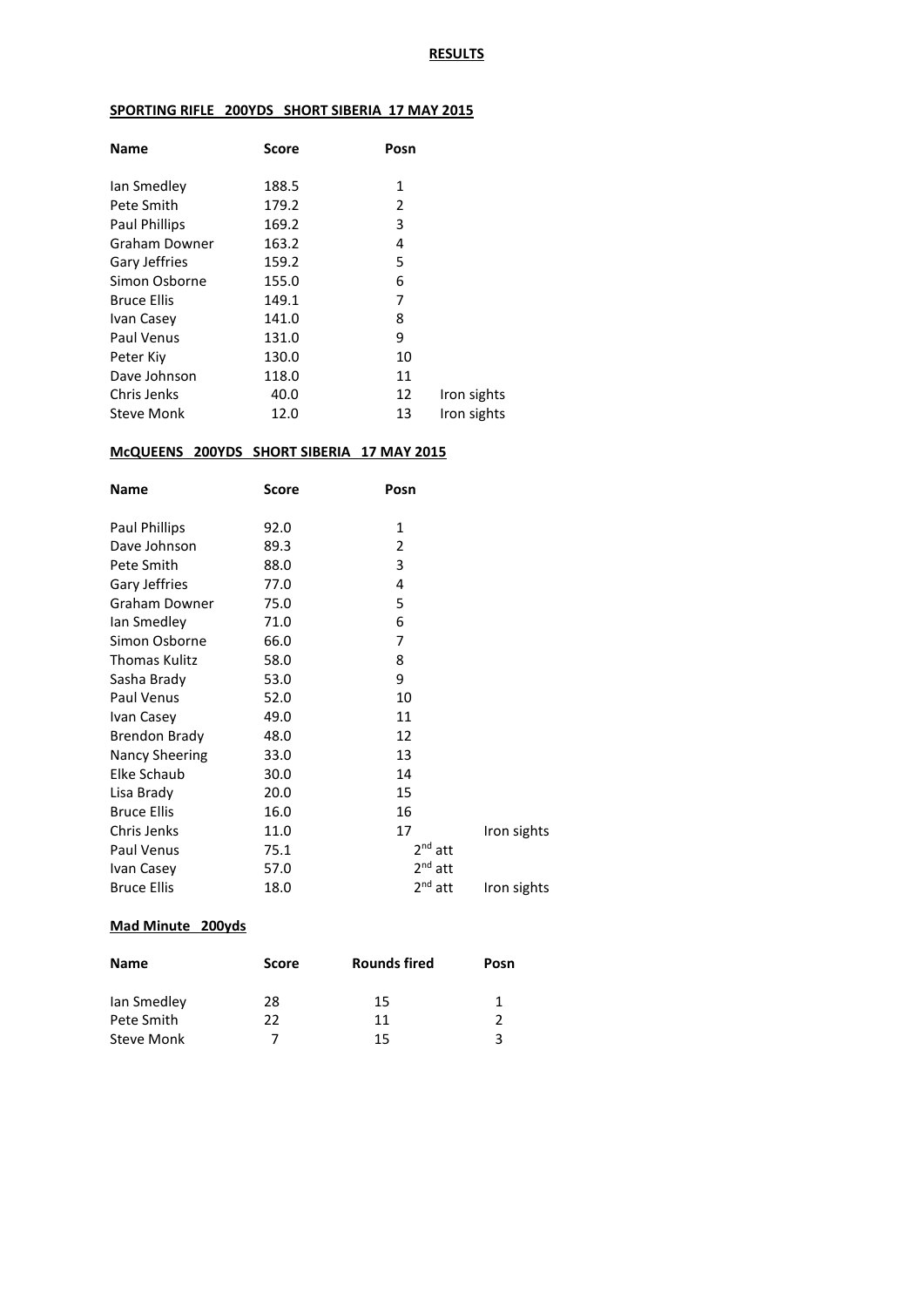## **GALLERY RIFLE (CF) OFFHAND 25M OLD SARUM 31 MAY 2015**

| <b>Name</b>          | Top | <b>Bottom</b> | Total | Posn                     | Pts            |
|----------------------|-----|---------------|-------|--------------------------|----------------|
| <b>Mick East</b>     | 146 | 149           | 295   | $\mathbf{1}$             | 10             |
| Ed Warden            | 136 | 142           | 278   | $\overline{2}$           | 9              |
| John Thornton        | 140 | 137           | 277   | 3                        | 8              |
| Matt Mercer          | 135 | 140           | 275   | 4                        | 7              |
| lan Smedley          | 135 | 139           | 274   | 5                        | 6              |
| John Turnham         | 134 | 136           | 270   | 6                        | 5              |
| <b>Steve Mercer</b>  | 134 | 134           | 268   | 7                        | 4              |
| Chris Blackler       | 135 | 128           | 263   | 8                        | 3              |
| <b>Steve Pinkney</b> | 125 | 135           | 260   | 9                        | $\overline{2}$ |
| Paul Phillips        | 127 | 131           | 258   | 10                       | $\mathbf{1}$   |
| <b>Richard Clapp</b> | 140 | 117           | 257   | 11                       | $\mathbf 1$    |
| Ivan Casey           | 125 | 126           | 251   | $12 =$                   | $\mathbf{1}$   |
| Phillip Ludgate      | 127 | 124           | 251   | $12=$                    | $\mathbf{1}$   |
| Doug Morley          | 116 | 127           | 243   | 14                       | $\mathbf{1}$   |
| Chris Dauwalder      | 116 | 124           | 240   | 15                       | $\mathbf 1$    |
| <b>Brendon Brady</b> | 119 | 117           | 236   | 16                       | $\mathbf{1}$   |
| <b>Thomas Kulitz</b> | 118 | 113           | 231   | 17                       | $\mathbf{1}$   |
| Mike Boakes          | 119 | 108           | 227   | 18                       | $\mathbf{1}$   |
| Martin Wilson        | 107 | 116           | 223   | 19                       | $\mathbf{1}$   |
| Elke Schaub          | 92  | 79            | 171   | 20                       | $\mathbf{1}$   |
| Lisa Brady           | 20  | 79            | 99    | 21                       | $\mathbf{1}$   |
| Chris Blackler       | 139 | 135           | 274   | 2 <sup>nd</sup> att Iron |                |

# **GALLERY RIFLE (CF) 'TIMED & PRECISION 1' OLD SARUM 31 MAY 2015**

| <b>Name</b>            | P1    | P <sub>2</sub> | P3   | Total  | Posn                   | Pts  |
|------------------------|-------|----------------|------|--------|------------------------|------|
| Mick East              | 120.9 | 120.9          | 60.5 | 300.23 | $\mathbf{1}$           | 10   |
| <b>Chris Dauwalder</b> | 120.9 | 120.5          | 60.6 | 300.20 | $\overline{2}$         | 9    |
| Matt Mercer            | 120.6 | 120.6          | 60.6 | 300.18 | 3                      | 8    |
| Chris Blackler         | 120.3 | 120.2          | 60.3 | 300.8  | 4                      | 7    |
| Ed Warden              | 119.3 | 120.8          | 60.6 | 299.17 | 5                      | 6    |
| Ian Smedley            | 118.9 | 120.9          | 60.5 | 298.23 | 6                      | 5    |
| <b>Paul Phillips</b>   | 117.4 | 120.9          | 60.5 | 297.18 | 7                      | 4    |
| <b>Steve Mercer</b>    | 119.7 | 120.4          | 58.2 | 297.13 | 8                      | 3    |
| Sam Salter             | 118.1 | 120.7          | 59.2 | 297.10 | 9                      | 2    |
| <b>Richard Clapp</b>   | 116.2 | 119.5          | 60.0 | 295.7  | 10                     | 1    |
| <b>Martin Wilson</b>   | 114.0 | 116.3          | 59.2 | 289.5  | 11                     | 1    |
| Doug Morley            | 113.1 | 104.0          | 60.3 | 277.4  | 12                     | 1    |
| Phillip Ludgate        | 117.6 | 119.8          | 30.2 | 266.16 | 13                     | 1    |
| lan Smedley            | 114.3 | 118.6          | 58.3 | 290.12 | 2 <sup>nd</sup><br>att | Iron |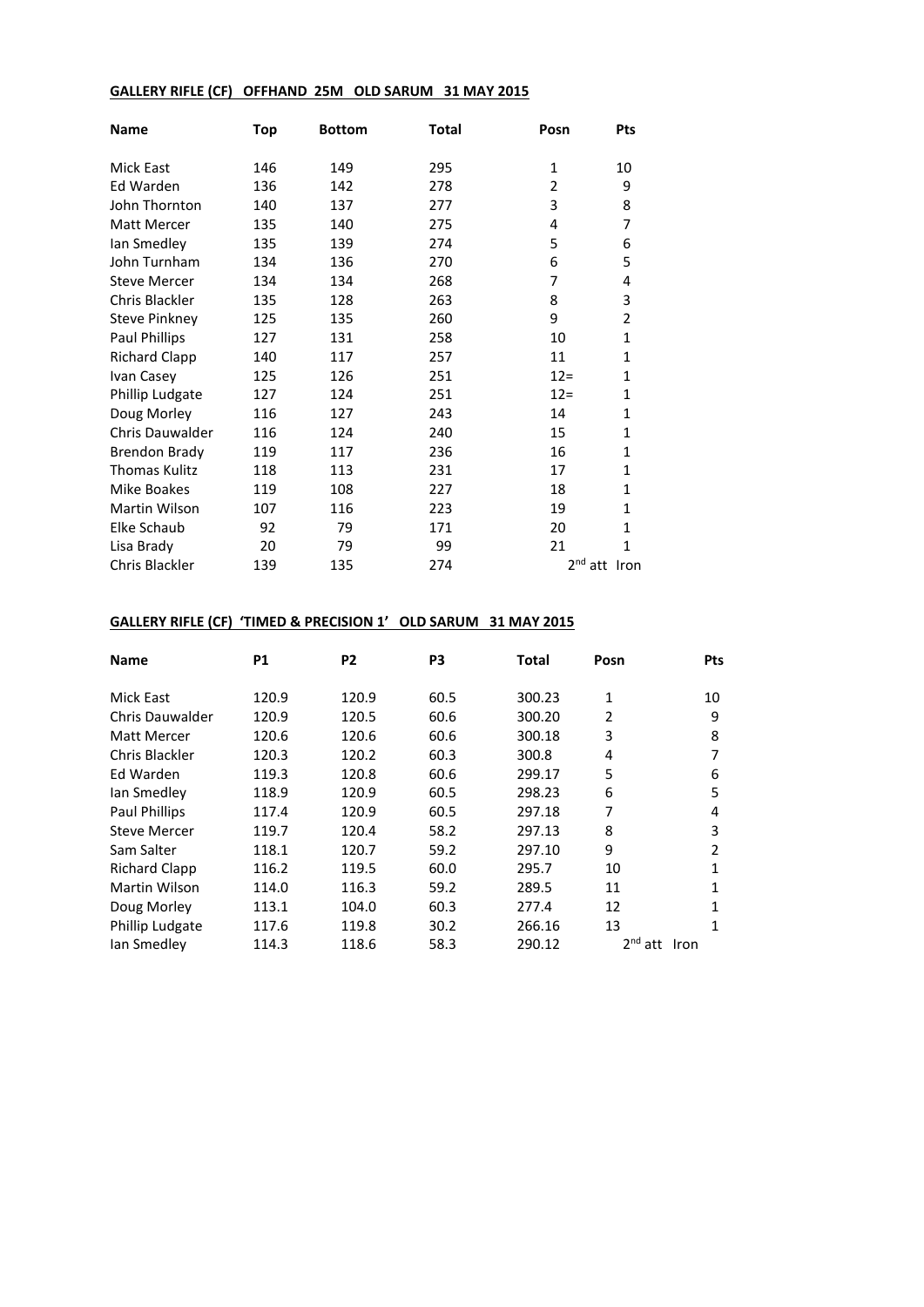#### **.22 RIMFIRE OFFHAND 25M OLD SARUM 7 JUN 2015**

| <b>Name</b>            | Top | <b>Bottom</b> | Total | Posn | Pts          |
|------------------------|-----|---------------|-------|------|--------------|
| Mick East              | 148 | 147           | 295   | 1    | 10           |
| <b>Chris Dauwalder</b> | 145 | 142           | 287   | 2    | 9            |
| <b>Steve Mercer</b>    | 141 | 144           | 285   | 3    | 8            |
| lan Smedley            | 144 | 140           | 284   | 4    | 7            |
| Darren Christian       | 140 | 143           | 283   | 5    | 6            |
| Steve Jugg             | 139 | 133           | 272   | 6    | 5            |
| Paul Phillips          | 139 | 130           | 269   | 7    | 4            |
| Phillip Ludgate        | 129 | 138           | 267   | $8=$ | 2.5          |
| <b>Steve Pinkney</b>   | 133 | 134           | 267   | $8=$ | 2.5          |
| Lewis Hackford         | 133 | 132           | 265   | 10   | 1            |
| Ross Pritchard         | 125 | 137           | 262   | 11   | 1            |
| <b>Steve Monk</b>      | 125 | 129           | 254   | 12   | 1            |
| <b>Brendon Brady</b>   | 121 | 121           | 242   | 13   | 1            |
| <b>Bill Snook</b>      | 119 | 122           | 241   | 14   | 1            |
| Sasha Brady            | 104 | 108           | 212   | 15   | $\mathbf{1}$ |
| Lisa Brady             | 95  | 97            | 192   | 16   | 1            |
| Mike Boakes            | 77  | 108           | 185   | 17   | 1            |

## **.22 RIMFIRE 'MULTI-TARGET' OLD SARUM 7 JUN 2015**

| <b>Name</b>            | Left | <b>Right</b> | Total | Posn      | <b>Points</b>  |
|------------------------|------|--------------|-------|-----------|----------------|
| Mick East              | 56   | 54           | 110   | 1         | 10             |
| <b>Chris Dauwalder</b> | 55   | 52           | 107   | $2 =$     | 8.5            |
| lan Smedley            | 54   | 53           | 107   | $2 =$     | 8.5            |
| Steve Jugg             | 50   | 50           | 100   | 4         | 7              |
| Paul Phillips          | 46   | 51           | 97    | 5         | 6              |
| Phillip Ludgate        | 50   | 46           | 96    | $6=$      | 4.5            |
| <b>Steve Monk</b>      | 50   | 46           | 96    | $6=$      | 4.5            |
| Sam Salter             | 44   | 51           | 95    | 8         | 3              |
| Simon Raud             | 44   | 44           | 88    | 9         | $\mathfrak{p}$ |
| <b>Bill Snook</b>      | 42   | 45           | 87    | 10        | 1              |
| <b>Brendon Brady</b>   | 37   | 44           | 81    | 11        | $\mathbf{1}$   |
| Darren Christian       | 48   | 32           | 80    | 12        | 1              |
| Sasha Brady            | 44   | 34           | 78    | $13=$     | $\mathbf{1}$   |
| Ross Pritchard         | 37   | 41           | 78    | $13=$     | 1              |
| Phillip Ludgate        | 48   | 54           | 102   | $2nd$ att |                |